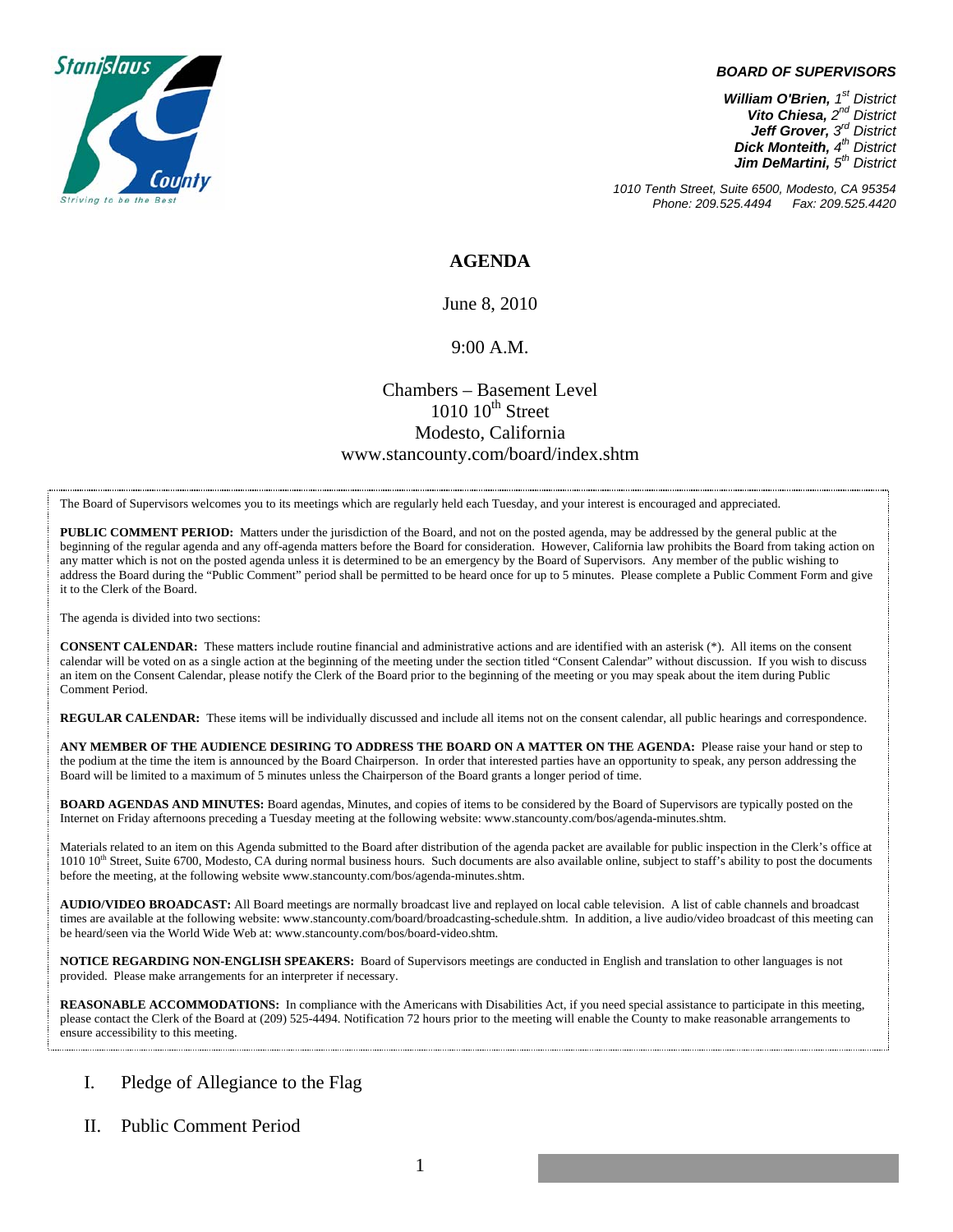# III. Consent Calendar

- IV. Agenda Items
	- A. Miscellaneous
	- $*$  1. Approval of the Minutes for May 25, 2010 ([View Item\)](http://www.stancounty.com/bos/minutes/2010/min05-25-10.pdf)<br> $*$  2. Approval to Adopt and Waive the Second Peading of
		- 2. Approval to Adopt and Waive the Second Reading of Ordinances:
			- a. C.S. 1078 to Increase Existing Used Book Fees Collected at the Stanislaus County Library ([View Item\)](http://www.stancounty.com/bos/agenda/2010/20100608/A02a.pdf)
			- b. C.S. 1082 to Establish New Fees and Amend Existing Fees for Planning Services – Planning and Community Development ([View Item\)](http://www.stancounty.com/bos/agenda/2010/20100608/A02b.pdf)
			- c. C.S. 1083 to Establish New Fees and Amend Existing Fees for Building Permits – Planning and Community Development ([View Item\)](http://www.stancounty.com/bos/agenda/2010/20100608/A02c.pdf)
	- \* 3. Approval of Appointment of:
		- a. James Brenda, Tony Bruno and Clint Mort to the Stanislaus Economic Development and Workforce Alliance Board ([View Item\)](http://www.stancounty.com/bos/agenda/2010/20100608/A03a.pdf)
		- b. Greg Nunes to the El Solyo Water District Board of Directors ([View Item\)](http://www.stancounty.com/bos/agenda/2010/20100608/A03b.pdf)
	- \* 4. Acceptance of the Resignation of:
		- a. Cleve Morris from the Emergency Medical Services Committee ([View Item\)](http://www.stancounty.com/bos/agenda/2010/20100608/A04a.pdf)
		- b. Keenon Krick and Anita Rodriquez from the Stanislaus Child Development Local Planning Council ([View Item\)](http://www.stancounty.com/bos/agenda/2010/20100608/A04b.pdf)
		- c. Stacey Morgan-Foster from the Oak Valley Hospital District Board of Directors ([View Item\)](http://www.stancounty.com/bos/agenda/2010/20100608/A04c.pdf)
	- \* 5. Approval of a Resolution Commemorating the Bicentennial Birth of the  $16<sup>th</sup>$  President of the United States, Abraham Lincoln ([View Item\)](http://www.stancounty.com/bos/agenda/2010/20100608/A05.pdf)
	- B. Chief Executive Office
	- \* 1. Approval to Authorize the Auditor-Controller to Advance Funds to Stanislaus Consolidated Fire Protection District for Operational Expenses Under Government Code 23010 in an Amount Not to Exceed \$6,652,662 – Auditor-Controller ([View Item\)](http://www.stancounty.com/bos/agenda/2010/20100608/B01.pdf)
	- \* 2. Approval to Amend the Part-Time, Seasonal, Temporary Employees' Alternate Retirement System (ARS) Guidelines – Risk Management ([View Item\)](http://www.stancounty.com/bos/agenda/2010/20100608/B02.pdf)
	- \* 3. Approval to Purchase Two (2) Vehicles and to Replace Worn Areas of Carpet Child Support Services ([View Item\)](http://www.stancounty.com/bos/agenda/2010/20100608/B03.pdf)
	- \* 4. Approval of Fiscal Year 2010-2011 Renewal Agreements for Contracted Program Services for Individuals and Families Receiving Temporary Aid to Needy Families, CalWORKs, Child Welfare, and Adult Services – Community Services Agency ([View Item\)](http://www.stancounty.com/bos/agenda/2010/20100608/B04.pdf)
	- \* 5. Approval to Set a Public Hearing for June 29, 2010, at 9:05 a.m., to Consider Adjustments to Stanislaus County Franchise Maximum Rates for Solid Waste Collection Services – Environmental Resources ([View Item\)](http://www.stancounty.com/bos/agenda/2010/20100608/B05.pdf)
	- \* 6. Approval to Accept Waste Tire Cleanup and Amnesty Event Grant Funds from the California Department of Resources Recycling and Recovery for Fiscal Year 2010-2011 to Promote the Cleanup and Recycling of Waste Tires – Environmental Resources ([View Item\)](http://www.stancounty.com/bos/agenda/2010/20100608/B06.pdf)
	- \* 7. Approval to Discontinue the Annual Transfers from the Fink Road Landfill Enterprise Fund to the Fink Road Landfill Closure/Post-Closure Fund for Fiscal Years 2009-2010 through 2011-2012, and Resume in Fiscal Year 2012-2013 – Environmental Resources ([View Item\)](http://www.stancounty.com/bos/agenda/2010/20100608/B07.pdf)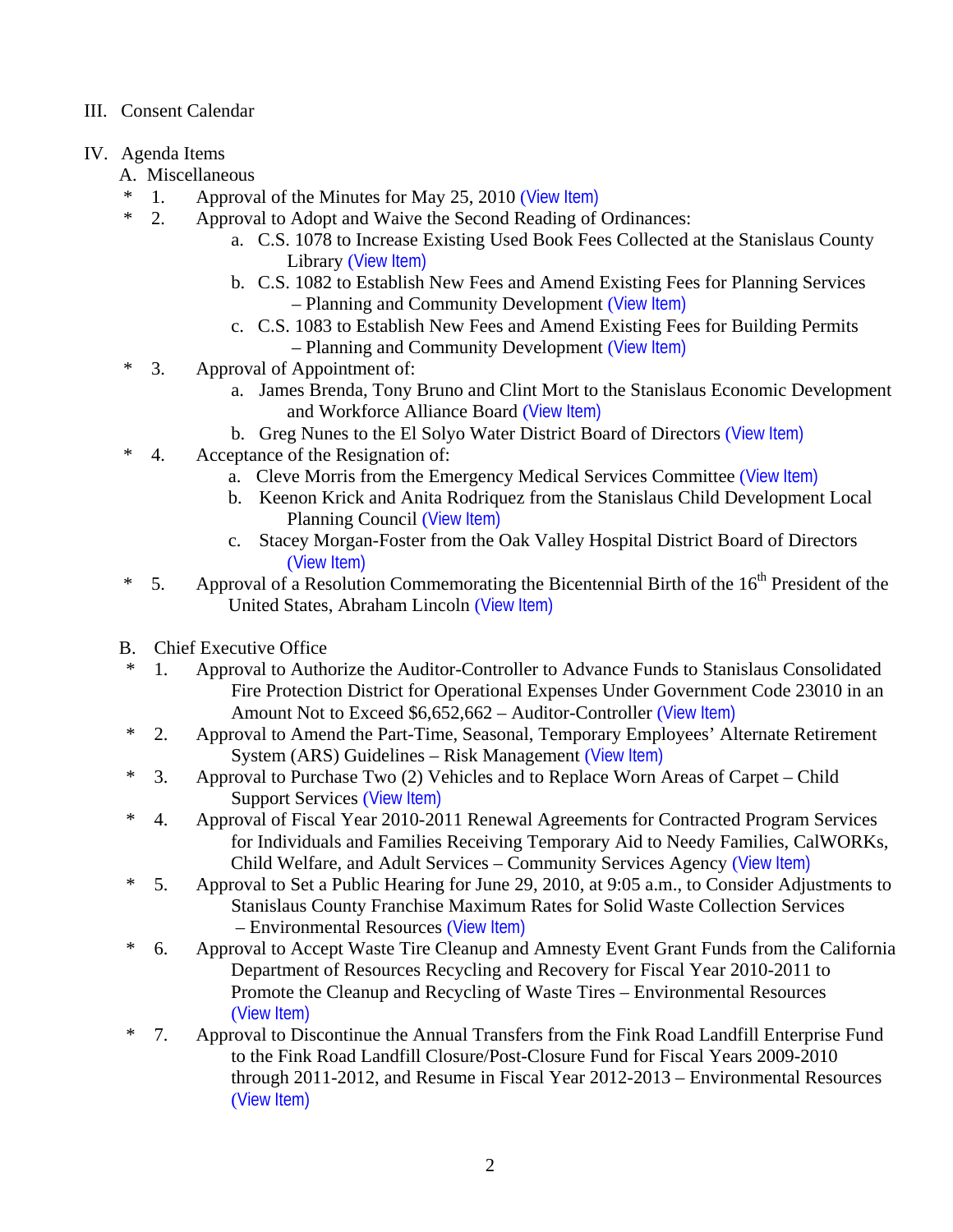- \* 8. Authorization for the Health Services Agency to Submit the Federally Qualified Health Center Look-Alike Annual Recertification Application to the Health Resources and Services Administration (HRSA) – Health Services Agency ([View Item\)](http://www.stancounty.com/bos/agenda/2010/20100608/B08.pdf)
- \* 9. Approval of Independent and Personal Services Contractor Agreements in Excess of \$100,000 between the Stanislaus County Health Services Agency and Various Contractors for Fiscal Year 2010-2011 ([View Item\)](http://www.stancounty.com/bos/agenda/2010/20100608/B09.pdf)
- \* 10. Approval of Requests from the:
	- a. Oakdale High School to Have Exclusive Use of Woodward Reservoir Areas Designated for Cross Country Trails on August  $26<sup>th</sup>$ , September  $8<sup>th</sup>$ , and October  $13<sup>th</sup>$  for their 2010 Cross Country Home Meets – Parks and Recreation ([View Item\)](http://www.stancounty.com/bos/agenda/2010/20100608/B10a.pdf)
	- b. Living Water Bible Church to Have Exclusive Use of Wincanton Park, Pavilion Area, on June 27, 2010, for their  $18<sup>th</sup>$  Annual Anniversary Celebration and Picnic – Parks and Recreation ([View Item\)](http://www.stancounty.com/bos/agenda/2010/20100608/B10b.pdf)
- \* 11. Approval for the Chief Probation Officer to Accept a Responsive Grant Program (RGP) Allocation from Sierra Health Foundation for the Girls Juvenile Justice Initiative – Probation ([View Item\)](http://www.stancounty.com/bos/agenda/2010/20100608/B11.pdf)
- \* 12. Approval to Submit and Accept if Awarded the 2010 Edward Byrne Memorial Justice Assistance Grant Application to Bureau of Justice Assistance to Enhance Criminal Justice Processes – Sheriff ([View Item\)](http://www.stancounty.com/bos/agenda/2010/20100608/B12.pdf)
- \* 13. Approval to Transfer Existing Appropriations in the Sheriff's Department California Multi-Jurisdictional Methamphetamine Enforcement Team (Cal-MMET) Grant Budget to Purchase Four Undercover Surveillance Vehicles – Sheriff ([View Item\)](http://www.stancounty.com/bos/agenda/2010/20100608/B13.pdf)
- \* 14. Approval to Adopt Retirement Contribution and Interest Rates for Fiscal Year 2010-2011 – StanCERA ([View Item\)](http://www.stancounty.com/bos/agenda/2010/20100608/B14.pdf)
- \* 15. Approval to Introduce and Waive the First Reading of an Ordinance to Amend Section 2.04.030 of the Stanislaus County Code to Change the Comparison Counties Used to Adjust the Stanislaus County Board of Supervisors' Compensation – Chief Executive Office ([View Item\)](http://www.stancounty.com/bos/agenda/2010/20100608/B15.pdf)
- \* 16. Authorization for Public Safety Employees Affected by Reduction-in-Force Actions to Maintain Extra Help Employment With the Sheriff's Department While Working Full-Time in Another County Department – Chief Executive Office ([View Item\)](http://www.stancounty.com/bos/agenda/2010/20100608/B16.pdf)
- C. Department of Public Works
- \* 1. Approval to Award the Construction Contract for the Carpenter Road at Beverly Drive and Carpenter Road at Robertson Road Traffic Signals, Federal Aid Project No. ESPL-5938 (166) to Granite Construction, Watsonville, California ([View Item\)](http://www.stancounty.com/bos/agenda/2010/20100608/C01.pdf)
- D. Department of Planning and Community Development
- E. County Counsel
- V. Scheduled Matters
	- 9:00 a.m. Public Hearing to Consider the Introduction, Waiving of the Reading, and Adoption of Planning and Community Development Department Ordinance Amendment No. 2009-01, an Ordinance Adding Subsection "G" to Section 21.20.030 of Title 21 of the Stanislaus County Code Relating to Truck Parking in the Agricultural Zone – Planning and Community Development ([View Item\)](http://www.stancounty.com/bos/agenda/2010/20100608/PH900.pdf)